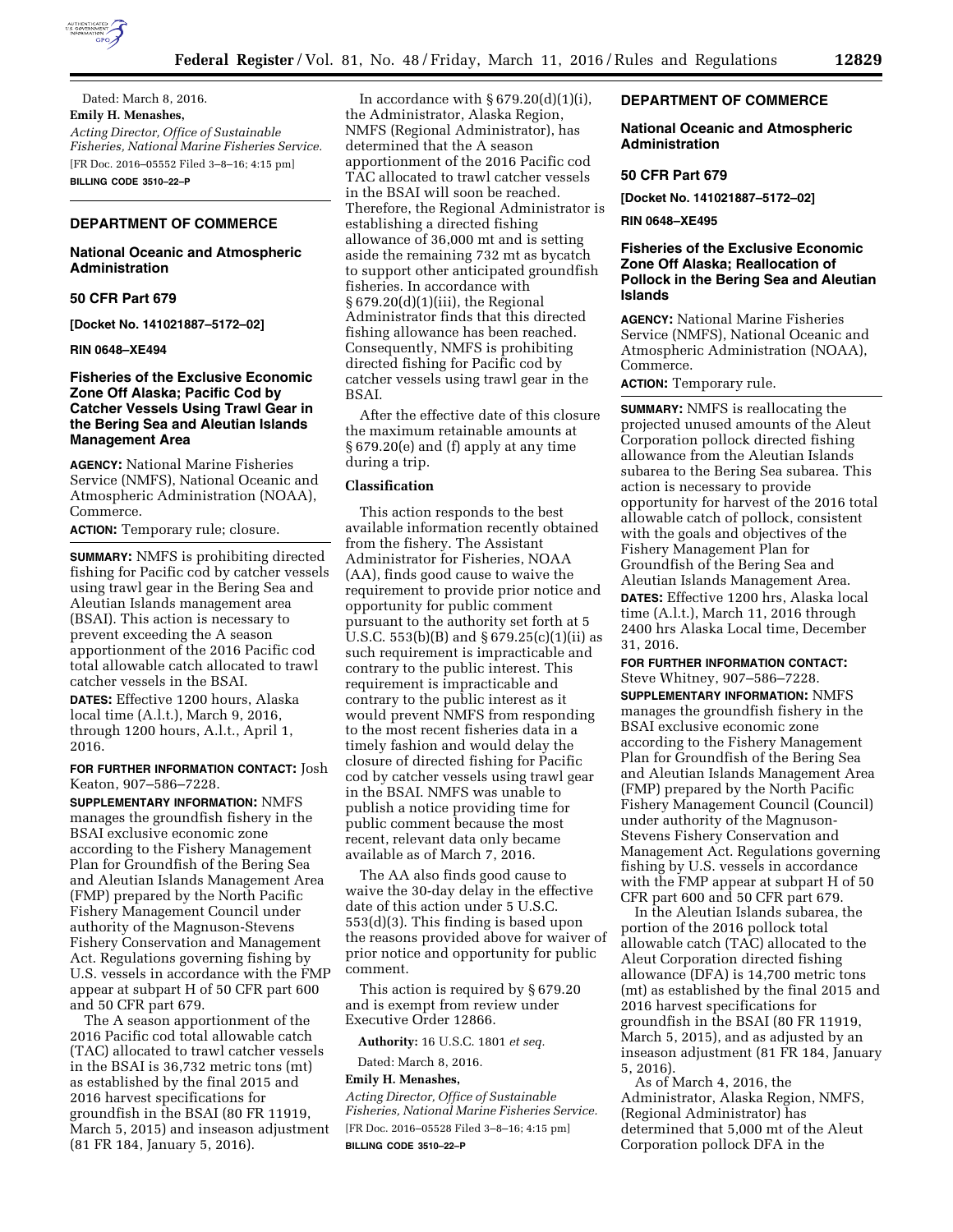Aleutian Islands subarea will not be harvested. Therefore, in accordance with § 679.20(a)(5)(iii)(B)(*4*), NMFS reallocates 1,991 mt of A season pollock DFA and 3,009 mt of B season pollock DFA from the Aleutian Islands subarea to the 2016 Bering Sea subarea DFAs. The 5,000 mt of the Aleut Corporation pollock DFA is added to the 2016 Bering Sea non-CDQ DFAs. As a result, the 2016 harvest specifications for pollock

in the Aleutian Islands subarea included in the final 2015 and 2016 harvest specifications for groundfish in the BSAI (80 FR 11919, March 5, 2015), and as adjusted by an inseason adjustment (81 FR 184, January 5, 2016) are revised as follows: 9,700 mt to the annual Aleut Corporation pollock DFA and 9,700 mt to the A season Aleut Corporation pollock DFA. Furthermore, pursuant to § 679.20(a)(5), Table 5 of the final 2015

and 2016 harvest specifications for groundfish in the Bering Sea and Aleutian Islands (80 FR 11919, March 5, 2015, and 81 FR 184, January 5, 2016), is revised to make 2016 pollock allocations consistent with this reallocation. This reallocation results in adjustments to the 2016 pollock allocations established at § 679.20(a)(5).

# TABLE 5—FINAL 2016 ALLOCATIONS OF POLLOCK TACS TO THE DIRECTED POLLOCK FISHERIES AND TO THE CDQ DIRECTED FISHING ALLOWANCES (DFA) 1

[Amounts are in metric tons]

| Area and sector                        | 2016<br>allocations | 2016 A season $1$ |                                          | 2016<br>B season <sup>1</sup> |
|----------------------------------------|---------------------|-------------------|------------------------------------------|-------------------------------|
|                                        |                     | A season DFA      | <b>SCA harvest</b><br>limit <sup>2</sup> | B season DFA                  |
|                                        | 1,346,900           | n/a               | n/a                                      | n/a                           |
|                                        | 135,900             | 54,360            | 38,052                                   | 81,540                        |
| ICA <sup>1</sup>                       | 48,240<br>581.380   | n/a<br>232,552    | n/a<br>162,786                           | n/a<br>348,828                |
|                                        | 465,104             | 186,042           | 130,229                                  | 279,062                       |
|                                        | 425,570             | 170,228           | n/a                                      | 255,342                       |
|                                        | 39.534              | 15.814            | n/a                                      | 23,720                        |
|                                        | 2,326               | 930               | n/a                                      | 1,395                         |
|                                        | 116,276             | 46,510            | 32,557                                   | 69,766                        |
|                                        | 203,816             | n/a               | n/a                                      | n/a                           |
|                                        | 349,398             | n/a               | n/a                                      | n/a                           |
|                                        | 1,162,760           | 465,104           | 325,573                                  | 697,656                       |
|                                        | 32,227              | n/a               | n/a                                      | n/a                           |
|                                        | 12,100              | n/a               | n/a                                      | n/a                           |
|                                        | n                   | <sup>0</sup>      | n/a                                      | $\Omega$                      |
|                                        | 2,400               | 1,200             | n/a                                      | 1,200                         |
|                                        | 9,700               | 9,700             | n/a                                      | $\Omega$                      |
| Area harvest limit <sup>7</sup><br>541 | 9,668               | n/a               | n/a                                      | n/a                           |
|                                        | 4,834               | n/a               | n/a                                      | n/a                           |
|                                        | 1.611               | n/a               | n/a                                      | n/a                           |
|                                        | 500                 | n/a               | n/a                                      | n/a                           |

1Pursuant to § 679.20(a)(5)(i)(A), the BS subarea pollock, after subtracting the CDQ DFA (10 percent) and the ICA (4.0 percent), is allocated as a DFA as follows: Inshore sector—50 percent, catcher/processor sector (C/P)—40 percent, and mothership sector—10 percent. In the BS subarea, 40 percent of the DFA is allocated to the A season (January 20–June 10) and 60 percent of the DFA is allocated to the B season (June 10–November 1). Pursuant to § 679.20(a)(5)(iii)(B)(*2*)(*i*) and (*ii*), the annual AI pollock TAC, after subtracting first for the CDQ directed fishing allowance (10 percent) and second the ICA (2,400 mt), is allocated to the Aleut Corporation for a pollock directed fishery. In the AI subarea, the A season is allocated 40 percent of the ABC and the B season is allocated the remainder of the pollock directed fishery.<br>1. In the BS subarea, no more than 28 percent of each sector's annual DFA may be taken from the SCA bef

<sup>2</sup> In the BS subarea, no more than 28 percent of each sector's annual DFA may be taken from the SCA before April 1.<br><sup>3</sup> Pursuant to §679.20(a)(5)(i)(A)(*4*), not less than 8.5 percent of the DFA allocated to listed catche only by eligible catcher vessels delivering to listed catcher/processors.<br><sup>4</sup> Pursuant to §679.20(a)(5)(i)(A)(4)(*iii*), the AFA unlisted catcher/processors are limited to harvesting not more than 0.5 percent of the catche

processors sector's allocation of pollock.<br>5 Pursuant to § 679.20(a)(5)(i)(A)(*6*), NMFS establishes an excessive harvesting share limit equal to 17.5 percent of the sum of the non-CDQ<br>pollock DFAs.

<sup>cae</sup>Pursuant to §679.20(a)(5)(i)(A)(*7*), NMFS establishes an excessive processing share limit equal to 30.0 percent of the sum of the non-CDQ<br>pollock DFAs.

<sup>'</sup> <sup>7</sup> Pursuant to § 679.20(a)(5)(iii)(B)(*6*), NMFS establishes harvest limits for pollock in the A season in Area 541 no more than 30 percent, in<br>Area 542 no more than 15 percent, and in Area 543 no more than 5 percent

<sup>8</sup>The Bogoslof District is closed by the final harvest specifications to directed fishing for pollock. The amounts specified are for ICA only and are not apportioned by season or sector.

**Note:** Seasonal or sector apportionments may not total precisely due to rounding.

### **Classification**

This action responds to the best available information recently obtained from the fishery. The Assistant Administrator for Fisheries, NOAA (AA), finds good cause to waive the requirement to provide prior notice and opportunity for public comment pursuant to the authority set forth at 5

U.S.C. 553(b)(B) as such requirement is impracticable and contrary to the public interest. This requirement is impracticable and contrary to the public interest as it would prevent NMFS from responding to the most recent fisheries data in a timely fashion and would delay the reallocation of Aleutian Island subarea pollock. Since the pollock

fishery is currently underway, it is important to immediately inform the industry as to the final Bering Sea and Aleutian Islands pollock allocations. Immediate notification is necessary to allow for the orderly conduct and efficient operation of this fishery; allow the industry to plan for the fishing season and avoid potential disruption to